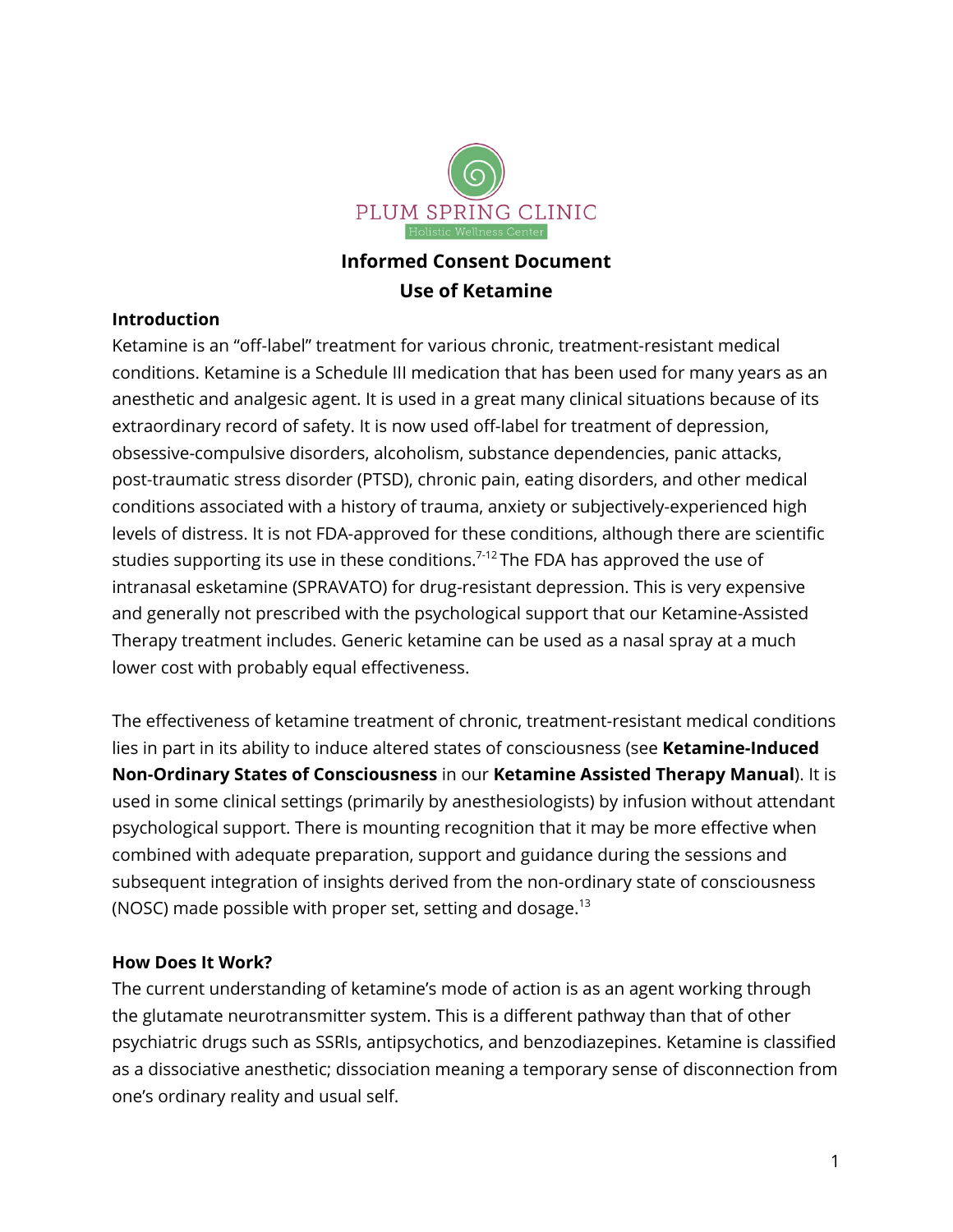### **How Do We Use this Medicine to Help Our Clients?**

You will be entering a program that will prepare you for your ketamine session(s) and assist you in integrating your experience(s) afterwards. You will work with one or two individuals during the course of your treatment; these relationships will build as you progress through your experiences with ketamine and KAT. We believe that the nature of this relationship is central to the effectiveness of your program. We are experienced clinicians, knowledgeable and skilled in developing relationships. We want our connections with you to be reliable, understanding, patient, respectful and safe. We will help you to understand what to expect from KAT and to answer any and all questions you have about the experience and how it works. We will work with you to be open and trusting. All of our programs are customized to the specific circumstances of each participant and are developed collaboratively.

We believe that Ketamine- Assisted Therapy is made effective through access to Non-Ordinary States of Consciousness (NOSC). Not all of the places that you go will be "nice" ones. In each of us are dark domains, fear, anger, shame and sadness, that in our ordinary states of consciousness we are reluctant to explore. These dark places and the reluctance to visit them are an ongoing hindrance to your capacity to heal. For many of our clients, it is the safe passage through these dark places, accompanied by a guide who "knows the territory," that leads to profound healing. The benefits of these 'passages' are a 'rewiring' of deeply habituated ways of thinking and behaving that perpetuate the cycle of illness. The rewiring leads to a path of greater ease through life with less worry, more joy and more loving and meaningful relationships with others, with more acceptance and less conflict.

**A Note on the Varieties of Non-Ordinary States of Consciousness (NOSC) You Might Experience.** Appended to this KAT Manual is a description of the varieties of NOSCs that you might experience. By signing this Informed Consent document, you acknowledge reading and understanding the possible effects of this medicine.

### **How Long Will It Take Before I Might See Beneficial Effects?**

You may experience important changes in personality, mood, and cognition during treatment, in the aftermath, and in the days and weeks that follow. Some experiences may be disturbing to you. A proportion of clients will experience little or no changes as a result of their KAT and some individuals will consider their experience to be disturbing and to have had negative consequences.The ketamine experience itself is designed to enable your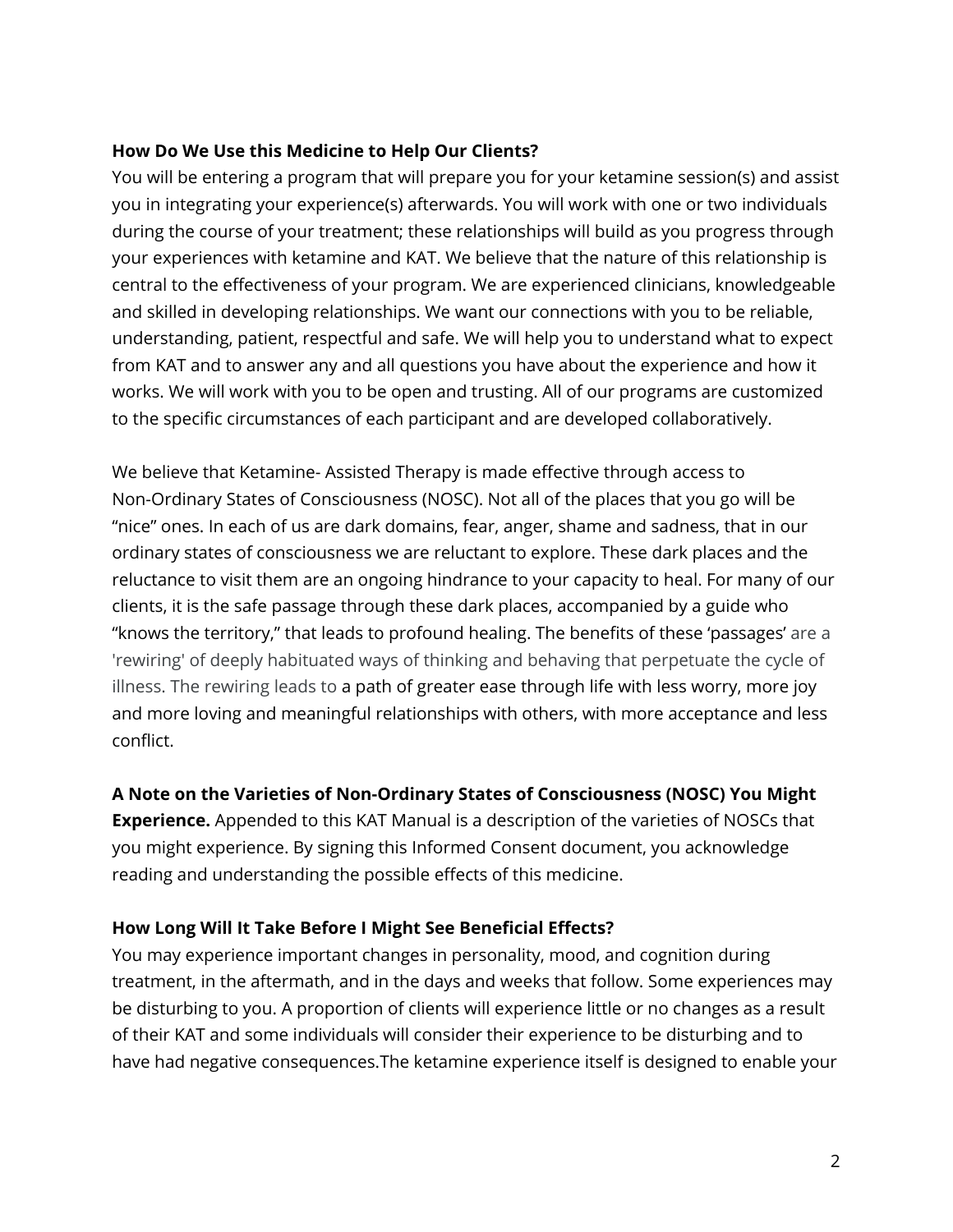own healing wisdom to be accessed and beneficial to you. The supportive therapy you will receive will aid you in making your experience(s) valuable and understandable to you.

### **Sublingual Use of Ketamine**

The purpose of sublingual and intranasal ketamine sessions is to assess your responsiveness to this medicine and help us determine the dosage range most likely to benefit you. Oral, sublingual and intranasal administration can generate a range of NOSCs. These routes of administration have been studied extensively and used with clients to address a range of medical and mood issues. For some individuals, oral and sublingual administration will be used as a stage towards the use of intramuscular administration. Some individuals may be treated solely with sublingual or intranasal ketamine. The sublingual method can be equivalent in effect to the intravenous (IV) method and less expensive and cumbersome. Please understand that if you prove to be responsive to the ketamine experience, treatment may well continue for a period of time based on your continued response and benefit, as well as prevention of relapses. In concert with you, we will work out a schedule appropriate to your needs, history and responsivity. The literature indicates a remission rate for treatment-resistant depression of 40–50% using multiple sessions of either the low-dose IV drip method or the sublingual method. Relapses do occur and may require periodic additional sessions. Over time, a certain number of patients may become unresponsive to further ketamine sessions. Based on growing clinical experiences, we believe the sublingual method, either on its own or with the IM sessions within a framework of therapeutic support designed explicitly for the ketamine experience—will exceed this rate of response.

### **Does Everyone Benefit?**

As with all medical care, there are both benefits and risks to pursuing a treatment program such as KAT. Psychedelic assisted therapy has over 70 years of scientific study and much is understood about it, but it is by no means an exact science. There are no guarantees made as to the result of such treatments. Some individuals may experience a worsening of symptoms (increased anxiety and depression) during or following the treatment program. This treatment program is not currently reimbursed by health insurance.

*During the course of your treatment program it is essential that you share with your facilitator second thoughts, untoward experiences or feelings of distrust, or instances where you feel you were unheard or not respected or that the therapist said or did the wrong thing. Such "events" are not uncommon. What your team will do is support you learning to move through these events towards a level of greater trust and honesty.*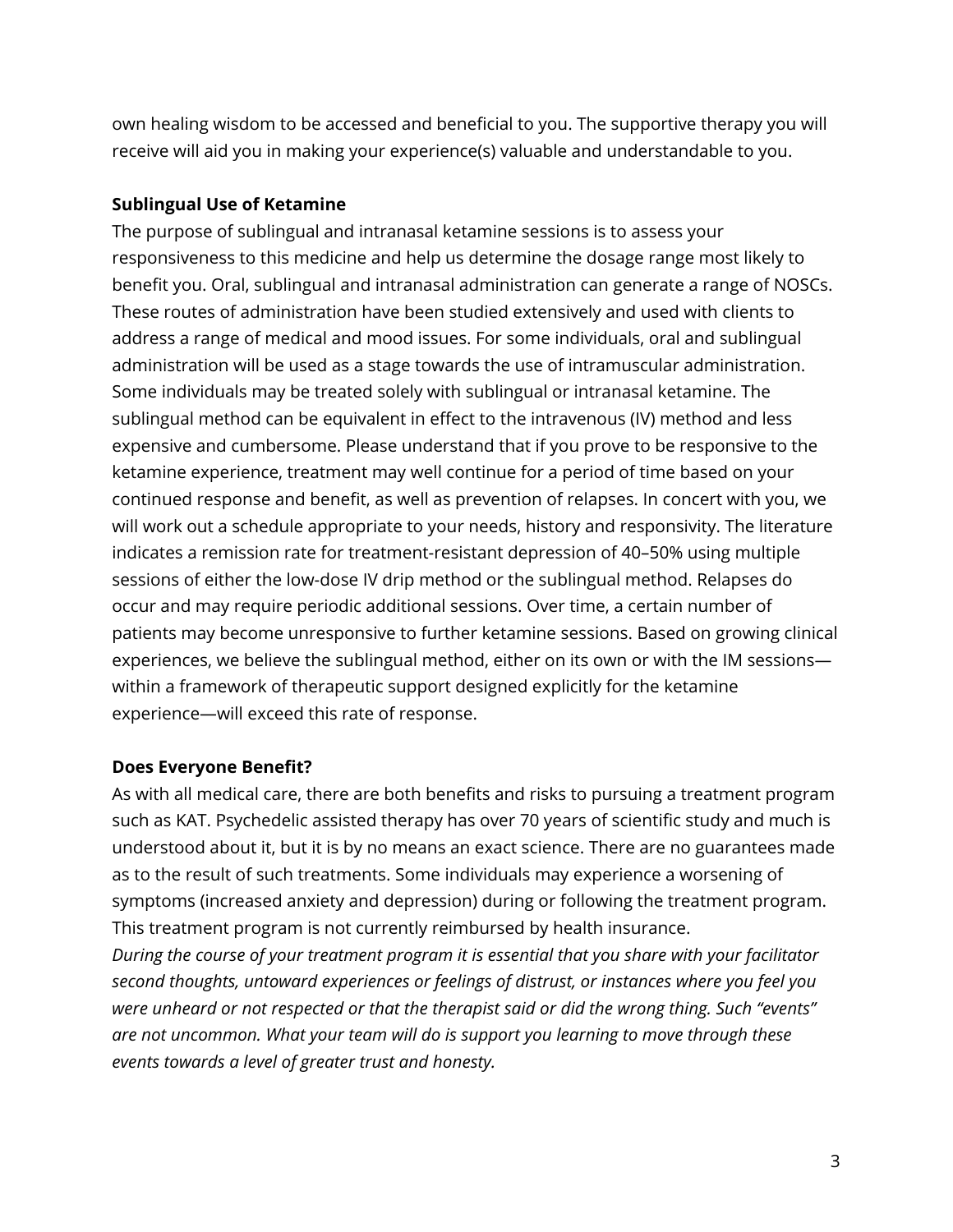*Many people who seek treatment programs with us have a history of having been hurt by other people - often people in a position of authority or who were supposed to protect that person. KAT can be understood as a powerful tool to learn how to lean into caring relationships.*

### **Eligibility for KAT**

- 1. This consent form contains information about the use of subanesthetic doses of ketamine for medical and psychological purposes. Ketamine has been administered by intravenous, intramuscular, sublingual, oral, and intranasal routes. Often, it has been used after other treatment approaches have been unsuccessful. Once you indicate that you have understood the benefits and risks of this treatment, you will be asked to sign this form at your first visit in order to participate in this treatment program. This process is known as giving informed consent. By signing this document, you indicate that you understand the information provided and that you give your informed consent to the treatment program which includes guided support and the use of ketamine. Please read this consent form carefully, and feel free to ask questions about any of the information.
- 2. Before participating in ketamine treatment, you will be carefully interviewed to determine if you are eligible for ketamine therapy, including a medical/psychiatric history, review of your medical/psychiatric records, and possibly the administration of brief psychological tests to assess your state of mind. Pregnant women and nursing mothers are not eligible because of potential effects on the fetus or nursing child. The effects of ketamine on pregnancy and the fetus are undetermined, and therefore, it is our policy that you prevent pregnancy while exposing yourself to ketamine or in the immediate aftermath of its use. Untreated hypertension is a contraindication to ketamine use because the substance can cause a rise in blood pressure. Similarly, a history of heart disease may make you ineligible to participate. Information on ketamine's interaction with other medicines is only partially available and it will be assessed as to your eligibility for KAT. Ketamine should not be taken if you have untreated hyperthyroidism. There have also been reports of some decrease in immune function in patients receiving surgical doses of ketamine. Ketamine has an extensive record of safety and has been used at much higher doses for surgical anesthesia, without respiratory depression.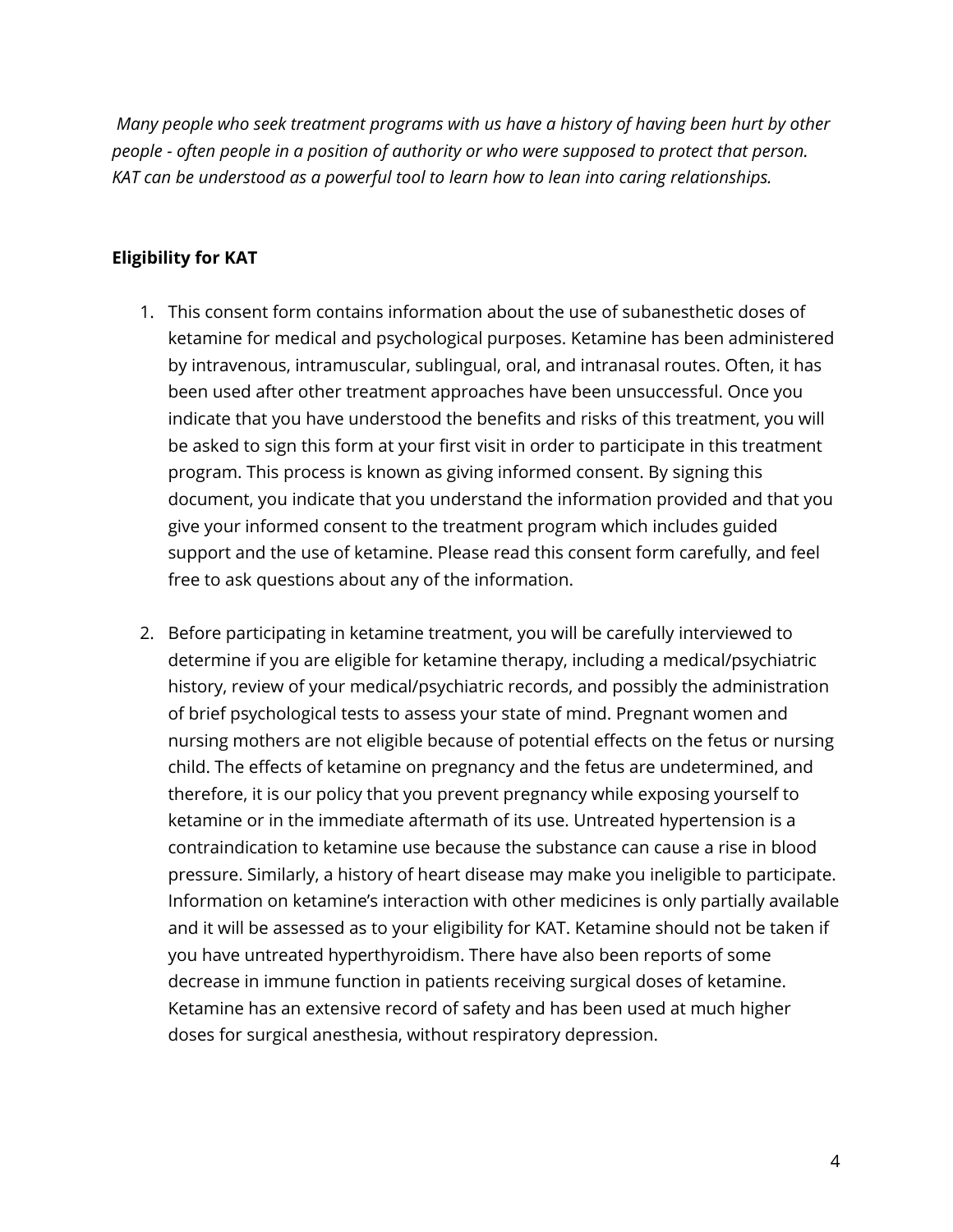## **Overview of Ketamine-Assisted Therapy**

During the ketamine administration session, you will be asked to make three agreements with the therapist(s) or facilitator(s) to ensure your safety and well-being:

- 1. You agree to follow any direct instructions given to you by the therapist(s) until it is determined that the session is over,
- 2. You agree to never use physical violence during a session, and
- 3. You agree to remain at the location of the session until the therapist(s) decides you are ready to leave.
- 4. You agree to have an adult driver take you home and stay with you overnight.

The length of ketamine sessions varies from person to person and from experience to experience. With either sublingual, intranasal or intramuscular methods, or in combination, you will be under ketamine's influence for at least one hour. When used intramuscularly (IM) ketamine will be given as an injection into the shoulder or buttocks at doses of 50 mg to 300 mg (doses higher than 150 mg are unusual). The choice of dose will depend on prior exposure to ketamine and other psychedelics, body weight, and sensitivity. Naïve subjects will receive a lower or sublingual dose at their initial session. It is always better to start with a lower dose to reduce anxiety and become familiar with what a substance may produce in you. There is always an opportunity to make a choice for a larger dose at a future date. Individuals experienced with psychedelics may receive a higher initial dose. Ketamine IM can create an unusual experience of formlessness and a dissolving of boundaries and has novel effects on the mind. Therefore, it is much better to have an initial learning experience with a sublingual dose.

Sublingual ketamine can be given in several forms including liquid, lozenges (also called troches) and rapidly dissolving tablets (RDTs). In any of these forms, ketamine will penetrate the oral mucosa—lining of your mouth—and will be absorbed over 5 to 15 minutes. This will give us a measure of your responsivity to ketamine. Additional doses may be given to you during the session to enable optimal effect for you.

Intranasal sprays of generic ketamine are an alternative form of administration. There is slightly faster and more effective absorption of the medicine when given intranasally. This allows a bit closer titration of dose over the course of your session.

## **Integration Sessions**:

After ketamine use, you will have follow-up sessions that focus on integration of your experience. You may ask the attendant any questions you have concerning the procedure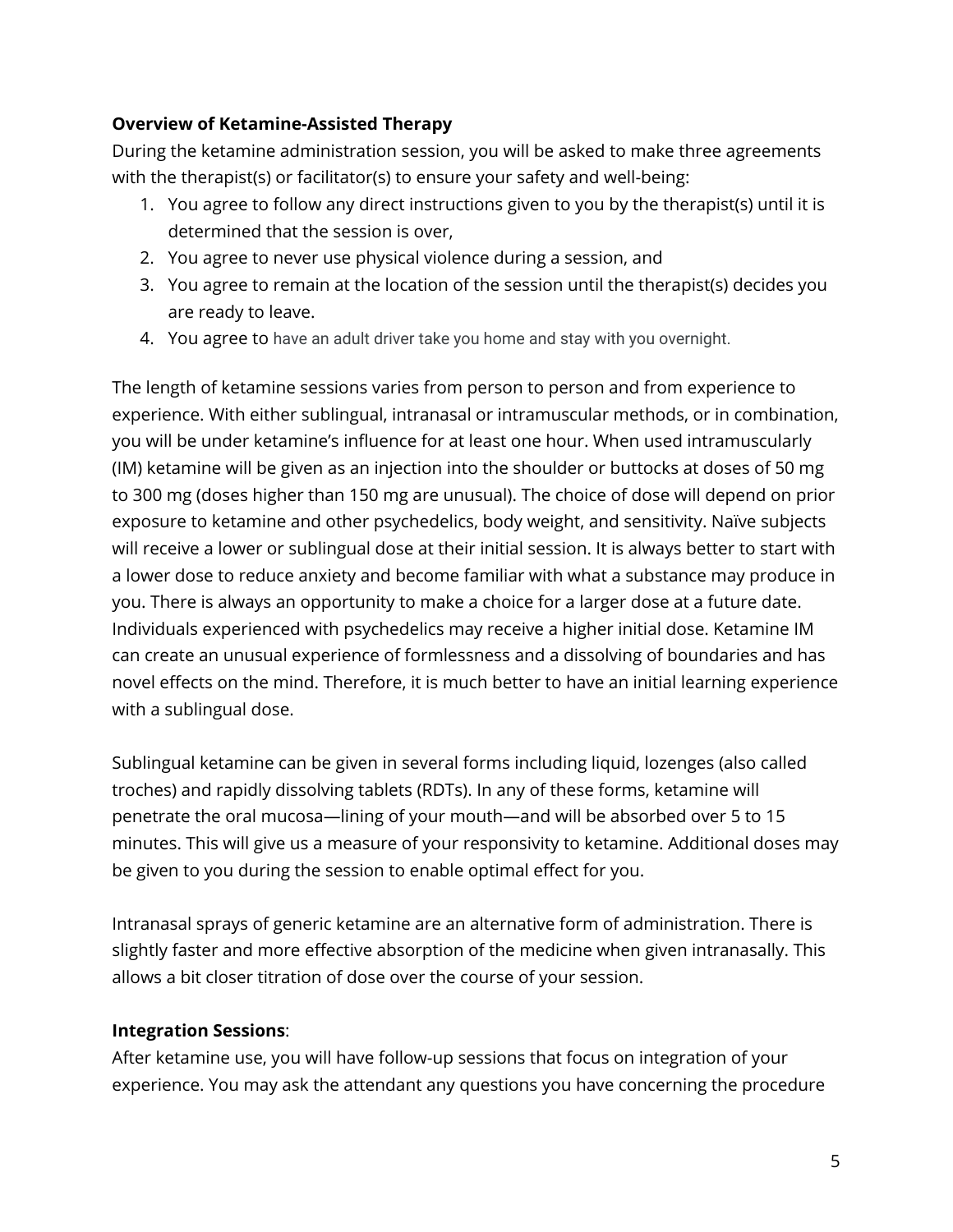or effects of ketamine at any time. Your consent to receive ketamine may be withdrawn by you, and you may discontinue your participation at any time up until the actual administration of the dose has been given.

#### **Potential Risks of KAT:**

You will be asked to lie still during the ketamine administration because your sense of balance and coordination will be adversely affected until the drug's effect has worn off—generally two to three hours after the administration. It is possible you may fall asleep, though this is a rare event. Visual, tactile and auditory processing are affected by the drug. Possibilities for adverse effects include blurred and uncomfortable vision (you are advised to keep your eyes closed until the main effects have worn off), slurred speech, mental confusion, excitability, diminished ability to see things that are actually present, diminished ability to hear or to feel objects accurately, including one's own body, anxiety, nausea and vomiting. Music that may be familiar may not be recognizable. Synesthesia may occur. (Synesthesia is a phenomenon in which one sensory stimulation leads to another unrelated sensory stimulation; for example, hearing a sound may be perceived as seeing a color). Ordinary sense of time will morph into time dilation. Because of the risk of nausea and vomiting, please refrain from eating and drinking for three or four hours preceding the session and eat lightly when you do. Hydrate well in that same time frame. If you are unduly nauseated, you may be offered an anti-nausea medication—ondansetron—as an oral dissolving tablet.

Ketamine generally causes a significant but not dangerous increase in blood pressure (BP), but usually not in pulse rate. We will have a pulse oximeter and blood pressure cuff to monitor pulse rate, blood oxygenation, and blood pressure on site throughout your session, if deemed necessary. If blood pressure monitoring reveals that your blood pressure is too high, you may be offered an anti-hypertensive medicine (clonidine) to remedy this. There is also a very small risk of lowering BP and pulse rate. Agitation may occur during the course of a ketamine session. If your agitation is severe, you may be offered a tranquilizer, lorazepam, orally or by injection to help you relax. This too is a rare event in our experience. The administration of ketamine may also cause the following adverse reactions: tachycardia (elevation of pulse), diplopia (double vision), nystagmus (rapid eye movements), and anorexia (loss of appetite). The above reactions occurred after rapid intravenous administration of ketamine or intramuscular administration of high doses of ketamine (in a range of greater than 5 mg/kg used for surgical anesthesia). The dose to be used in this subanesthetic ketamine therapy is much lower (2 mg/kg or less). Driving an automobile or engaging in hazardous activities should not be undertaken until all effects have stopped, usually up to eight hours after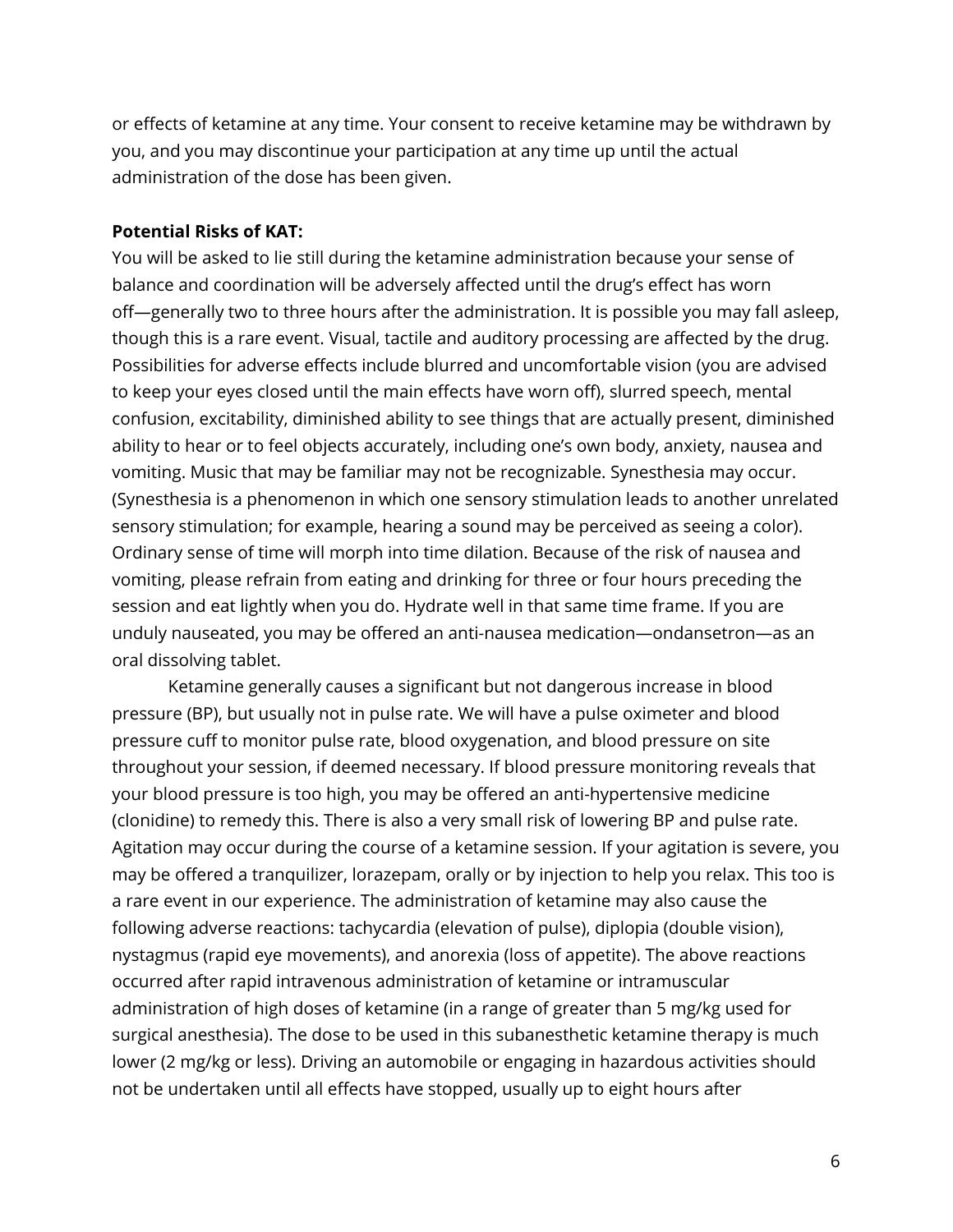administration. You will be assessed for safety prior to leaving the office premises. In terms of psychological risk, ketamine has been shown to worsen certain psychotic symptoms in people who suffer from schizophrenia or other serious mental disorders. It may also worsen underlying psychological problems in people with severe personality disorders and dissociative disorders. During the experience itself, some people have reported frightening and unusual experiences. These frightening experiences, however, may be of paramount value to your transition to recovery from the suffering that brought you to your KAT work. They will stop! You will receive help and ongoing guidance from your attendant.

## **Potential for Ketamine Abuse and Physical Dependence:**

Ketamine belongs to the same group of chemicals as phencyclidine (Sernyl, PCP, "angel dust"). This group of chemical compounds is known chemically as arylcyclohexylamines and is classified with hallucinogens ("psychedelics"). Ketamine is a controlled substance and is subject to Schedule III rules under the Controlled Substances Act of 1970. Medical evidence regarding the issue of drug abuse and dependence suggests that ketamine's abuse potential is equivalent to that of phencyclidine and other hallucinogenic substances. Phencyclidine and other hallucinogenic compounds do not meet criteria for chemical dependence, since they do not cause tolerance and withdrawal symptoms. However, "cravings" have been reported by individuals with the history of heavy use of "psychedelic" drugs. In addition, ketamine can have effects on mood (feelings), cognition (thinking), and perception (imagery) that may make some people want to use it repeatedly. Therefore, ketamine should never be used except under the direct supervision of a licensed physician. We and our colleagues doing clinical ketamine work have not had patients become dependent on ketamine.

## **Urinary Tract Problems**:

Repeated high-dose, chronic use of ketamine has caused urinary tract symptoms and even permanent bladder dysfunction in individuals abusing the drug. This is believed not to occur within the framework of treatment programs under the supervision of a physician.

### **Alternative Procedures and Possibilities:**

No other procedure is available in medicine that produces ketamine's effects. Major depressive disorder (MDD), PTSD and bipolar disorders are usually treated with antidepressant medications, tranquilizers, mood stabilizers and psychotherapy. Electroconvulsive therapy (ECT) and the recently introduced transcranial magnetic stimulation (TMS) are also in use for treatment-resistant-depression. Chronic medical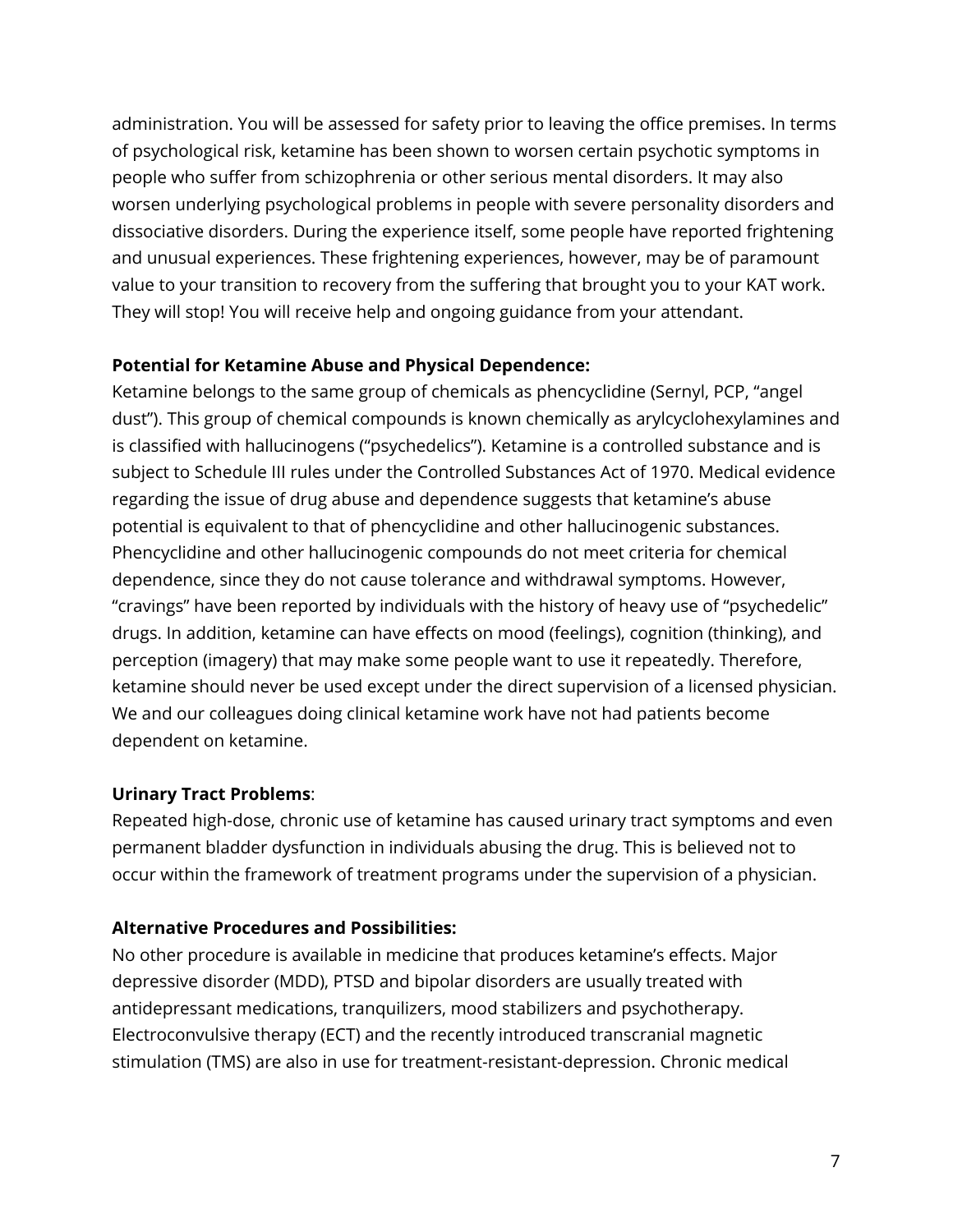conditions that have not responded to standard of care therapy and that are associated with anxiety and/or a history of trauma may respond to KAT.

## **Confidentiality:**

Your privacy and all therapy records will be kept confidential. They will be maintained with the same precautions as ordinary medical records. To allow others access to your records, you will have to provide a signed release form. The results of this ketamine therapy may be published in clinical literature. Published reports will not include your name or any other information that would identify you.

## **Voluntary Nature of Participation:**

Please be aware that the Food and Drug Administration (FDA) has not yet established the appropriateness of Ketamine-Assisted Therapy and its use is considered off-label; the only official 'indication' for use of ketamine being anesthesia. However, The FDA has approved the use of intranasal esketamine (SPRAVATO) for drug-resistant depression. This is very expensive and not prescribed with the psychological support that our Ketamine-Assisted Therapy treatment includes. Your awareness of this situation is key to understanding any liability associated with your use of ketamine. Your informed consent indicates you are aware of this situation. It is not yet a mainstream treatment, though there are now studies demonstrating that it may be an effective treatment in a broad range of conditions responding poorly to mainstream treatments. <sup>7-10, 12</sup> That effect generally occurs with more than one KAT session and is most robust when part of an overall treatment program. It may not permanently relieve depression. If your depressive symptoms respond to Ketamine-Assisted Therapy, you may still elect to be treated with medications and ongoing psychotherapy to try to reduce the possibility of relapse and anxiety. Over time, you may also need additional ketamine treatments or other therapies to maintain your remission. As a medical doctor, Dr. Sharp and Dr. Winslow may offer to assist you with other medications, to consult with your therapists, other practitioners and MDs, and to make recommendations to you about your treatment in addition to our ketamine work. You may, if you wish, consult with Dr. Sharp and Dr. Withrow about these treatment matters. Your decision to undertake Ketamine-Assisted Therapy is completely voluntary. Before you make your decision about participating in KAT, you may ask—and will be encouraged to ask—any questions you may have about the process. Withdrawal from the KAT program is always an option. Even after agreeing to undertake Ketamine-Assisted Therapy, you may decide to withdraw from treatment at any time prior to administration of the medicine.

## **Cancellation Policy:**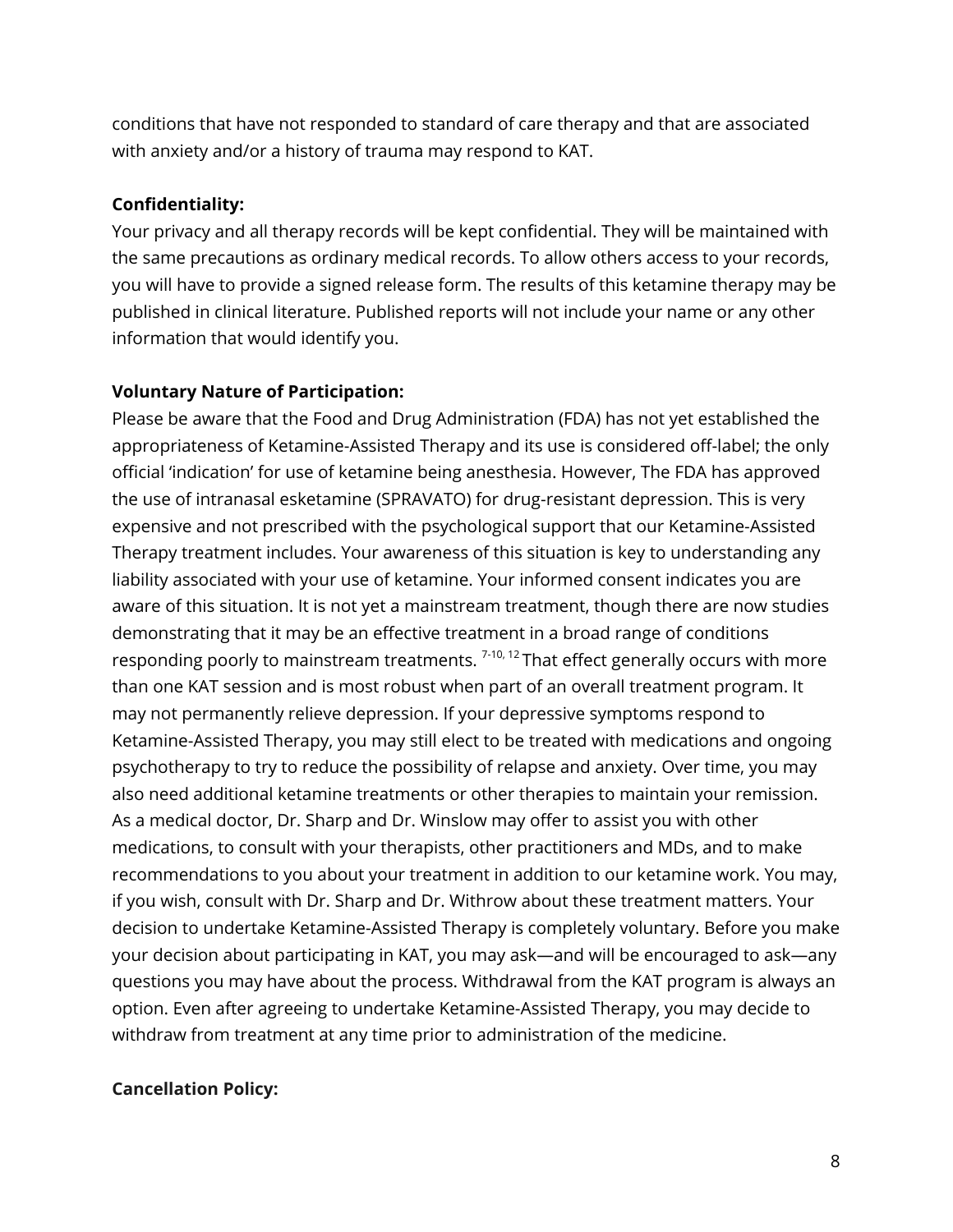The scheduling of an appointment involves the reservation of time specifically for you. In order for therapy to be effective, it is important you commit to that time. If you are unable to attend your scheduled appointment, **patients must call 48 hours in advance or they will be charged a full appointment fee.** The appointment may be considered cancelled if a patient arrives more than 15 minutes after the scheduled appointment time. Patients will be asked to keep a credit card on file and this will be charged for missed appointments without prior approval.

### **Professional Fees**

Ketamine-Assisted Therapy is an **investment in you, your relationships, your family, and your life.** Our fee is established by a combination of our education, knowledge, experience, expertise and time.